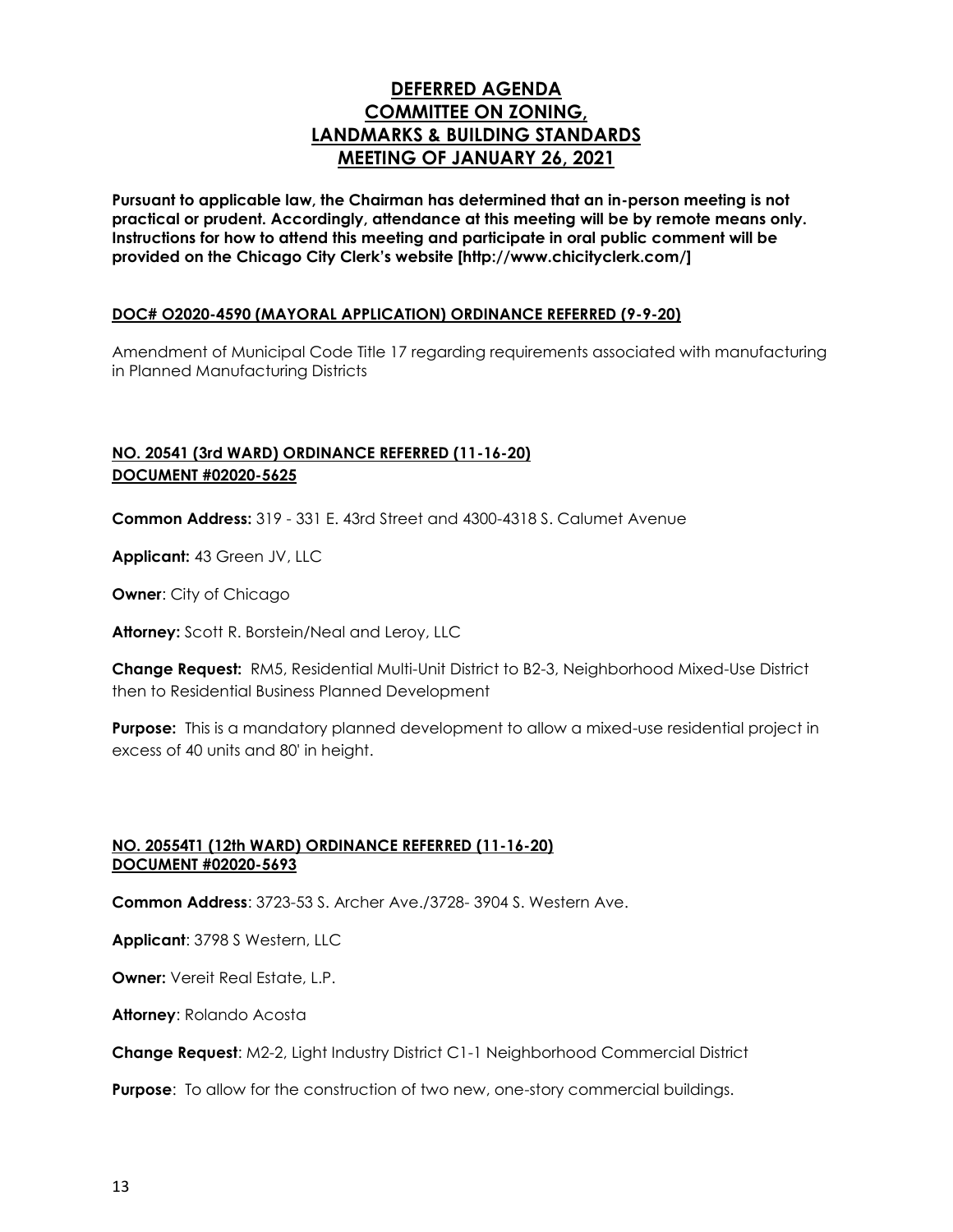## **NO. 20547T1 (22nd WARD) ORDINANCE REFERRED (11-16-20) DOCUMENT #02020-5654**

**Common Address**: 3925 W. 31st Street

**Applicant**: NAS CORPORATION

**Owner**: NAS CORPORATION

**Attorney**: Law Office of Mark J. Kupiec & Assoc.

**Change Request:** B3-1, Community Shopping District to B3-5, Community Shopping District

**Purpose**: To comply with the parking requirement and the maximum floor area ratio requirement; to build a 2nd story addition to the existing building and to establish medical services.

# **NO. 20478 (27th WARD) ORDINANCE REFERRED (9-9-20) DOCUMENT #02020-4562**

**Common Address:** 1330-1364 W Washington/100-138 N Ada/1349-1389 W Randolph Street

**Applicant**: Chicago Title Land Trust Co Trust 15408 & Chicago Journeymen Plumbers Local 130, UA

**Owner**: Chicago Title Land Trust Co Trust 15408 & Chicago Journeymen Plumbers Local 130, UA

**Attorney**: William Banks, Schain Banks

**Change Request:** C1-3, Neighborhood Commercial District to DX-3, Downtown Mixed-Use District and then to a Planned Development

**Purpose:** To create a planned development. Sub Area A is a 502 space parking garage that will be 85' in height, 272,318 SF with 14,726 SF commercial space on the ground floor. Sub Area B will require a separate amendment to the Planned Development for any future development. Sub Area C is existing and will remain with no changes.

# **NO. 20479 (27th WARD) ORDINANCE REFERRED (9-9-20) DOCUMENT #02020-4578**

**Common Address**: 1465-1483 N Kingsbury St/835-919 W Blackhawk St/1450-1472 N Dayton St

**Applicant**: The Shops at Big Deahl, LLC

**Owner**: The Shops at Big Deahl, LLC

**Attorney**: Katriina S. McGuire - Thompson Coburn LLP

**Change Request**: Business Planned Development #1292 (C3-5, Commercial, Manufacturing & Employment District) to C2-5, Motor Vehicle-Related Commercial District to Residential Business Planned Development #1292, as amended

**Purpose:** The PD will be amened to permit multi-family dwelling units in 3 mixed use structures, open space and a sports/recreation facility.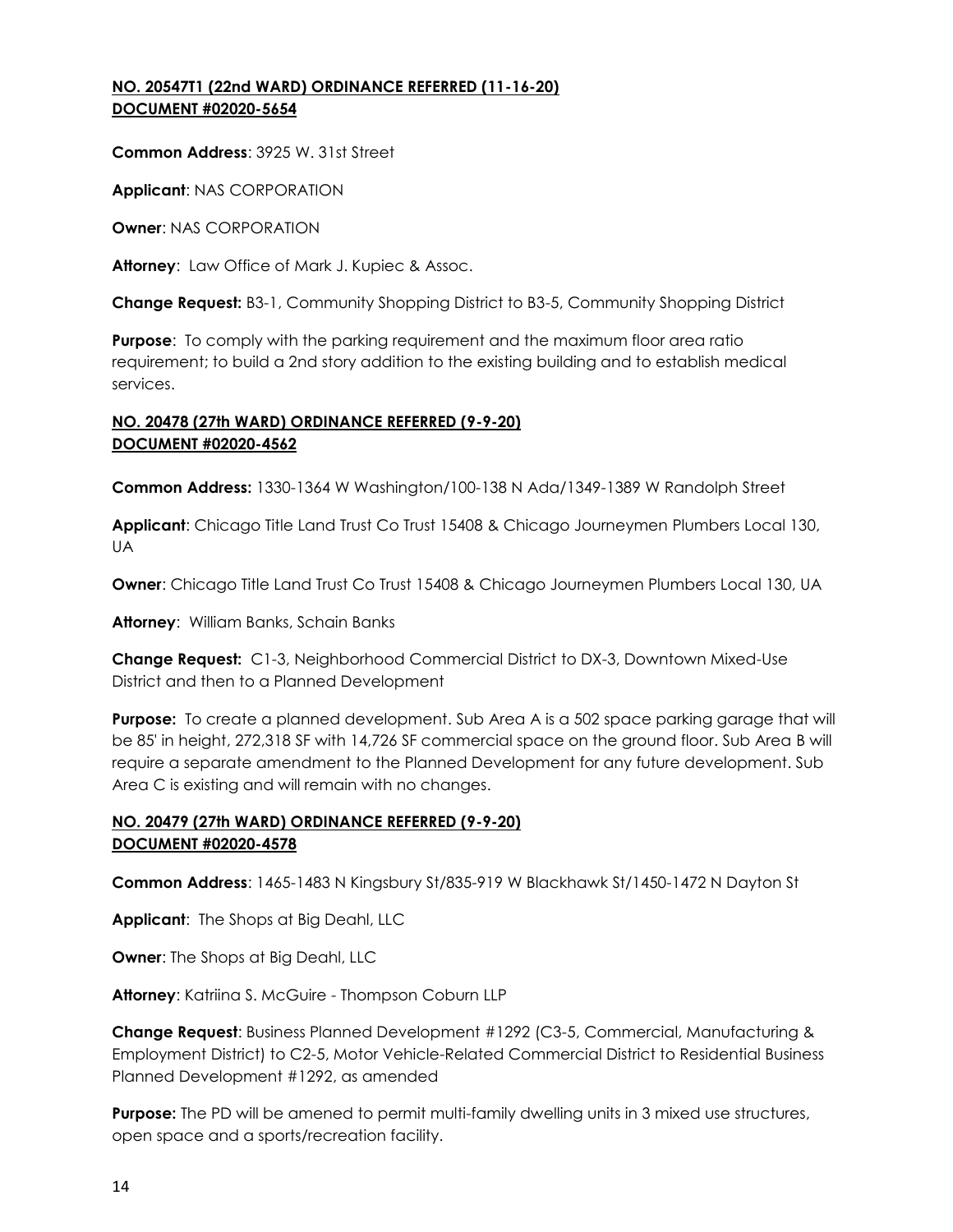#### **NO. 20492T1 (27th WARD) ORDINANCE REFERRED (9-9-20) DOCUMENT #02020-4566**

**Common Address:** 1352 West Lake Street

**Applicant:** 1352 W. Lake Restaurant, LLC

**Owner:** Randolph RR, LLC; Randolph MT, LLC; Randolph DF, LLC; Randolph GN, LLC; Randolph BT, LLC; 1352 W. Lake Street GF, LLC

**Attorney:** Thomas R. Raines

**Change Request:** M2-3, Light Industry District to DS-3, Downtown Service District

**Purpose:** Conversion of building to an eating & drinking establishment - General Restaurant with an outdoor patio at grade.

# **NO. 20543 (27th WARD) ORDINANCE REFERRED (11-16-20) DOCUMENT #02020-5629**

**Common Address:** 311-15 N. Sangamon St./901-25 W. Wayman St./310-314 N. Peoria St.

**Applicant**: MRR 311 N. Sangamon, LLC

**Owner**: MRR 311 N. Sangamon, LLC and MRR Palmer Square, LLC

**Attorney:** Michael Ezgur

**Change Request:** DX-3, Downtown Mixed-Use District and C1-1, Neighborhood Commercial District to DX-5, Downtown Mixed-Use District then to Business Planned Development

**Purpose**: To construct a new 296 key hotel in place of the current two-story restaurant building

#### **NO. 19927 (28TH WARD) ORDINANCE REFERRED (01-23-19) DOCUMENT #O2019-280**

**Common Address:** 1100-1118 South Western Avenue

**Applicant:** 1100 S Western LLC

**Owner:** 1100 S Western LLC

**Attorney:** Law Offices of Samuel V.P. Banks

**Change Request:** C1-2 Neighborhood Commercial District to B2-3 Neighborhood Mixed-Use **District** 

**Purpose:** The Applicant is seeking a zoning change to permit two (2) new four-story, residential buildings. Each building will contain twenty-one (21) residential units. Onsite garage parking for twenty-one (21) cars will be provided in each building. Each of the two (2) new four-story residential building will be masonry in construction and measure 48.0' in height.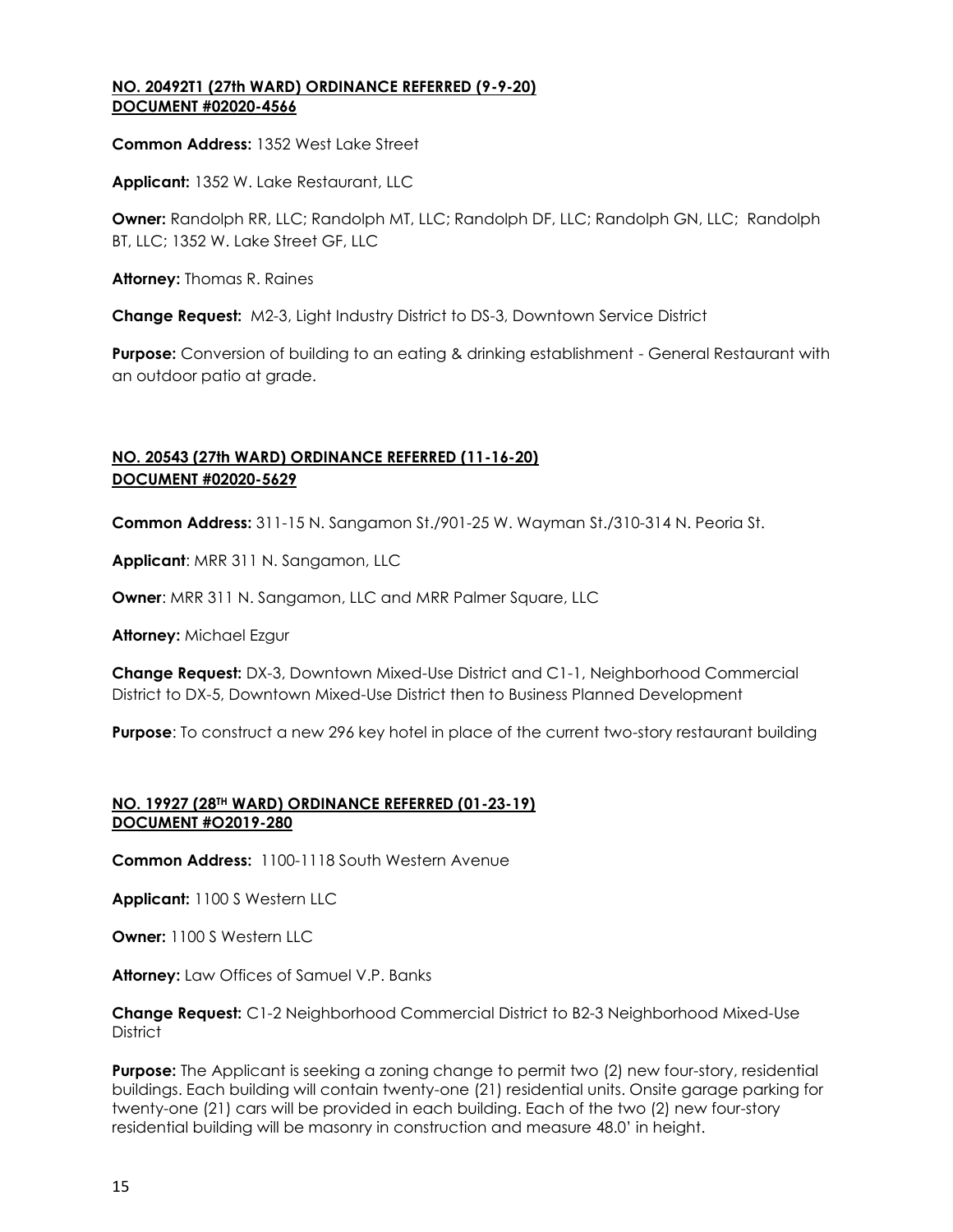#### **NO. 20510 (40th WARD) ORDINANCE REFERRED (9-9-20) DOCUMENT #02020-4548**

**Common Address:** 6300 North Ridge Avenue/1925 West Thome Avenue

**Applicant:** Misericordia Home

**Owner**: The Catholic Bishop of Chicago and Misericordia Home

**Attorney:** Joseph P. Gattuso / Taft Stettinius & Hollister LLP

**Change Request:** Planned Development #253 and RS3, Residential Single-Unit (Detached House) District to Planned Development #253, as amended

**Purpose:** Addition of 1925 West Thome to PD #253 which will expand the boundaries of PD #253 and to add 16 new intermediate care facility buildings

## **NO. 20345 (46th WARD) ORDINANCE REFERRED (2-19-20) DOCUMENT #02020-782**

**Common Address**:1038-1054 W Wilson Ave, 4600-4608 N Kenmore Ave and 4600-4612 N Winthrop Ave

**Applicant**: 1050 Wilson Partners LLC

**Owner:** 1050 Wilson Partners LLC

**Attorney:** DLA Piper

**Change Request:** Residential Business Planned Development No. 1329 to Residential Business Planned Development No. 1329, as amended

**Purpose:** The Applicant requests a rezoning of the subject property from Residential-Business Planned Development No. 1329 to Residential-Business Planned Development No. 1329. As amended, to create two subareas and to allow for venue as a permitted use to permit a theater use in the existing building located on the property. No other changes are proposed to the existing approved planned development.

## **NO. 20494T1 (47th WARD) ORDINANCE REFERRED (9-9-20) DOCUMENT #02020-4561**

**Common Address:** 1800-1808 W Berenice Ave /3834-44 N Ravenswood Ave

**Applicant:** 1800 Berenice, LLC Owner: 1800 Berenice, LLC

**Attorney:** Katriina S. McGuire/Thompson Coburn, LLP

**Change Request:** B2-1.5, Neighborhood Mixed-Use District and M1-2, Limited Manufacturing/Business Park District to B2-3, Neighborhood Mixed-Use District

**Purpose:** To construct a six-story mixed use building with two floors of office space on floors two and three, 39 residential units on the fourth through sixth floors, and 34 parking spaces on the ground floor.